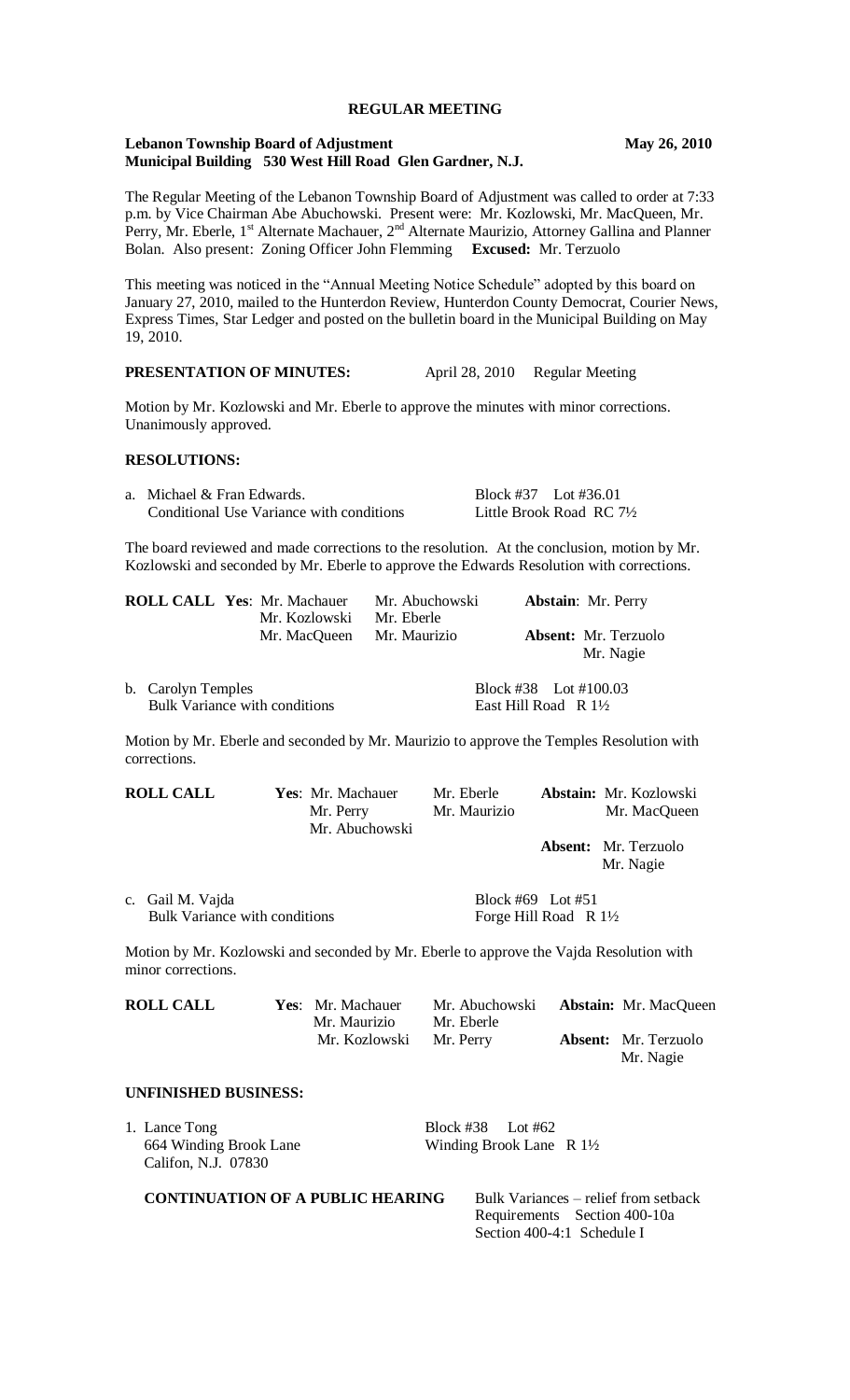Attorney Gallina announced that the applicant is still under oath. Mr. Tong stated that at the last meeting the board had requested ties to be shown for the pool. The revised plans meet the board's request. Vice Chairman Abuchowski asked if the board had any questions of the applicant. Mr. Kozlowski asked about fencing around the pool. Mr. MacQueen noted that the applicant has a lot of land that is not usable and did the best he could with what he had to work with. Mr. Eberle asked to have the revised survey marked into evidence. Attorney Gallina had the survey marked into evidence as follows: **A12**- Revised survey dated May 3, 2010.

Vice Chairman Abuchowski opened the hearing to the public for questions of the applicant. There were none. Vice Chairman Abuchowski asked if there were any comments or statements from the public. There were none. Attorney Gallina asked how far the pool was for Mr. Tong's neighbor on Lot #84.03. Mr. Tong said a few hundred feet. That neighbor has a pool also.

Vice Chairman Abuchowski announced that the public portion of the hearing is now closed. The board deliberated at this time. Vice Chairman Abuchowski asked for a motion to approve/deny the application. Motion by Mr. Kozlowski and seconded by Mr. Perry to grant the bulk variances for the shed rear yard setback and the setbacks for the pool and to have Attorney Gallina draft a resolution with the following conditions:

a. Approval from any outside agencies having jurisdiction. b. Any permits to be obtained within 18 months from the date of the Resolution.

| ROLL CALL | <b>Yes:</b> Mr. Machauer Mr. Abuchowski | <b>Abstain:</b> Mr. MacQueen             |
|-----------|-----------------------------------------|------------------------------------------|
|           | Mr. Maurizio Mr. Perry                  |                                          |
|           | Mr. Kozlowski Mr. Eberle                | <b>Absent:</b> Mr. Terzuolo<br>Mr. Nagie |

#### **Attorney Gallina will prepare the Resolution to be on the June 23, 2010 agenda.**

## **NEW BUSINESS:**

Edward Gagne Block #65 Lot #15 301 Newport Road Newport Road RC 71/2 Glen Gardner, N.J. 08826

**APPEAL** Discuss the denial by Zoning Officer

Attorney Gallina swore in Edward & Penny Gagne. Attorney Gallina noted that he did a review letter regarding the appeal from the decision by the Zoning Officer. Mr. Gagne said they are here tonight to appeal a decision by the Zoning Officer regarding a shower stall addition to a half bath on the first floor of their home. They do not have the correct front yard setback. Mr. Gagne stated back in 1989 they had applied for a variance for 500 square foot addition to change the kitchen/half bath and mudroom because we could not meet the setback requirements. They were granted the variance. In 2005 they did a subdivision and were granted a variance because of the front yard setback that we could not meet.

We face a very profound hardship because Mrs. Gagne has been diagnosed with a progressive lung disease which will make it impossible for her to climb stairs to the second floor which is the only place in the house with a shower. There is no other place to put a bath with shower. This area is closest to the original relief granted by this board back in 1989. Mr. Gagne stated that with the facts presented, he would like the board to overturn the decision by the Zoning Officer and allow them to build a 25 square foot addition where there was once a porch. The two drawings that the board has, shows the porch that was there in 1980 and is where the 25 square foot addition for the shower would go. The addition will not extend out past that portion of the house. In conclusion, Mr. Gagne said he hopes the board will consider reversing the decision by the Zoning Officer. Mrs. Gagne noted that the addition would not encroach further into the setback and would be in line with that portion of the house.

Vice Chairman Abuchowski asked if the board had questions of the applicant. Mr. Machauer asked if this was a quality of life issue. Mr. Gagne said yes. Mr. Machauer asked if all the water use was at that end of the house. Mr. Gagne said yes. Planner Bolan interjected stating that this is not a variance application but an appeal from the Zoning Officer's decision. Planner Bolan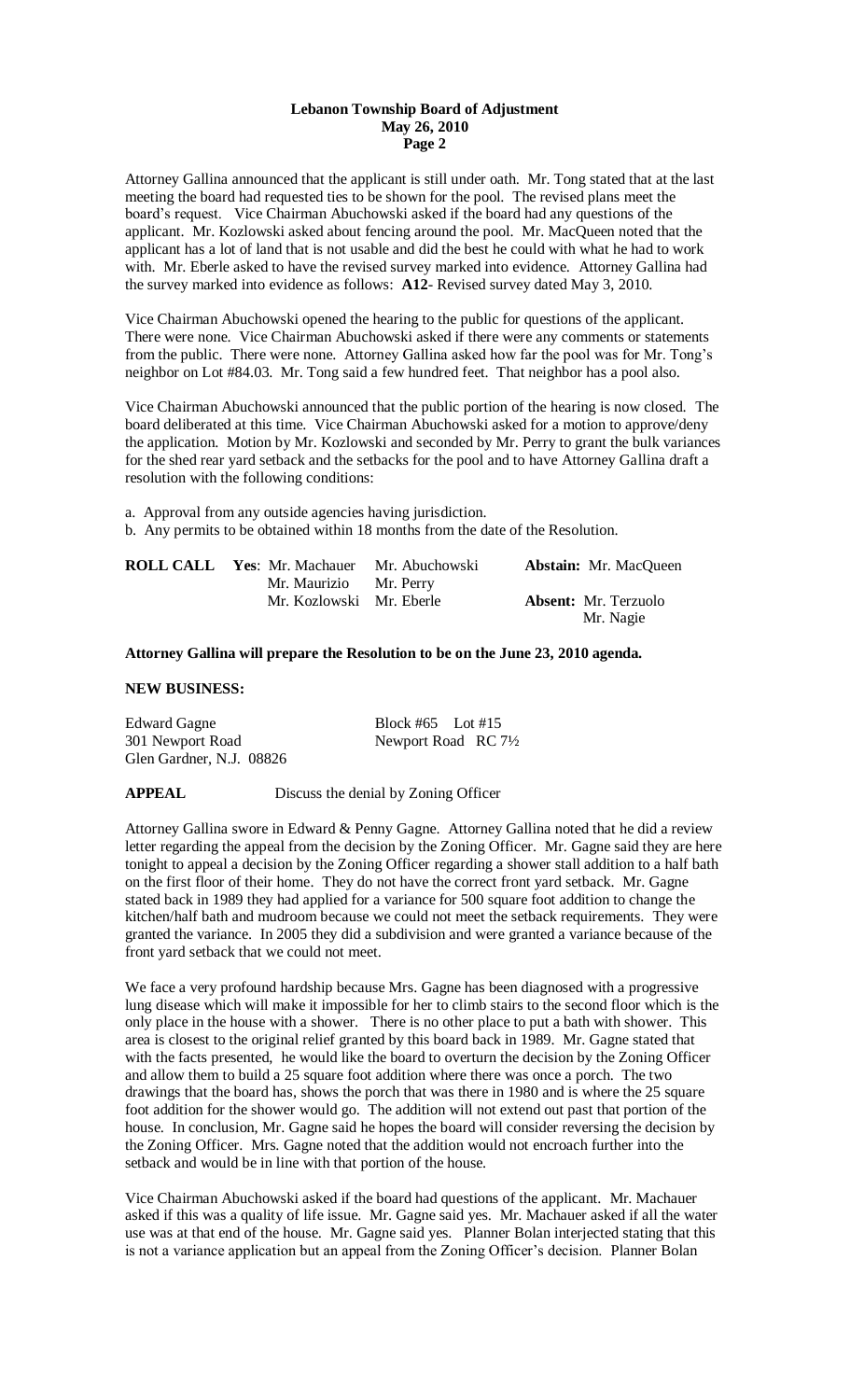asked what the basis was for the appeal. Mrs. Gagne said that the Zoning Officer wasn't here in 1989 and was not aware of what had transpired. Planner Bolan stated the variance was based on Exhibit A8. Mrs. Gagne said that one of the conditions of that approval was that they had to build the addition within 2 years or the variance would expire. The addition was built within 2 years so the variance did not expire. Mr. Gagne said this was a hardship.

Vice Chairman Abuchowski opened the meeting to the public. Attorney Gallina had Zoning Officer John Flemming sworn in to give testimony. Mr. Flemming said this was not an easy decision. If the porch was still there and they were going to just enclose it, he would have approved the addition. Since the porch was removed or if the porch had never been there, this would not be an issue. Mr. Flemming noted there was a grey area even though he agrees with Attorney Gallina and Planner Bolan and that is why the applicant opted for the Appeal.

Vice Chairman Abuchowski asked for legal advice from counsel. Attorney Gallina stated when someone makes an appeal, the board has the legal authority to reverse, affirm or modify what the Zoning Officer ruled. The board discussed this issue at length. The board felt that the applicant will need to apply for a variance for the minor addition. The board discussed with Ms. Glashoff what would be needed to apply for the variance since so much had been submitted with the Appeal. Mr. MacQueen asked about the subdivision plan that was used for the subdivision since that had everything on it and ask that they use that. Ms. Glashoff asked the board to keep all the information they have before them for when the applicant comes back for the variance. Attorney Gallina said that Mr. & Mrs. Gagne will withdraw the Appeal application. Everyone agreed with that decision.

Vice Chairman Abuchowski announced that the board will take a brief recess at 8:34 pm. When the board reconvened at 8:42 pm, the next application was announced.

Kevin & Teri Stanton Block #49 Lot #50.04 71 Sliker Road Sliker Road R5 Glen Gardner, N.J. 08826

**PUBLIC HEARING** Bulk Variances Section 400-4:1 Schedule I Relief from Setback requirements

Attorney Gallina announced that all the notices are in order and the board can proceed with the public hearing. The following items were marked into evidence: **A1**-Taxes Paid, **A2-**Zoning Denial**, A3-**Notice to the Property Owners, **A4-**Certified List of Property Owners and Utilities, **A5-**Affadavit of Proof of Service, **A6-**POD Slips, A7-Notice in Newspaper, **A8-**Ltr from H.C. Health Dept**., A9**-Ltr from H.C. Planning Board**, A10**-Ltr from H.C. Soil Conservation District, **A11**-Ltr from Tax Assessor, **A12-**Property Survey prepared by Bohren & Bohren dated March, 2010.

Mr. Stanton made a presentation to the board. Mr. Stanton said that his wife grew up on a farm and has a degree in animal science from Rutgers University. Mrs. Stanton has been a 4-H leader for 20 years and is recognized as a responsible goat breeder. Mrs. Stanton stated they have miniature dairy goats which are about 20" to the shoulder. The goats are fairly easy to care for, and are child friendly. Mr. Stanton said they have been living and raising goats in Lebanon Township for 17 years. They are both members of the NJ Farm Bureau and active in the Department of Agriculture. They moved to Sliker Road back last August from their home on East Hill Road. The zoning in their area is R5 rural agriculture. Their lot is a flag lot with a flag stem of 1000'. The lot is approximately 6.5 acres. Mr. Stanton said they are in the process of qualifying for Farmland Assessment. Attorney Gallina asked if this was to have farmland assessment for 2011. Mr. Stanton said it is a process that takes 3 years and they filed the forms last year. There first official year will be 2012.

At this time the following was marked into evidence: **A13-**Survey color coded showing pastures with the 2 run-in-sheds  $12'x16'$  ea. Mr. Stanton reviewed for the board everything that is shown on the survey. They have a barn in process and 3 pastures. Mr. Stanton said that they are asking for relief from the 100' setback which is for a flag lot for the two run-in-sheds. The two sheds will service the two smaller pastures. Once the barn is completed, then the smaller pastures will generally be used in the spring and fall. The locations of the sheds where chosen at the upper elevations of each pasture to maintain proper drainage and sun exposure for dry hygienic conditions.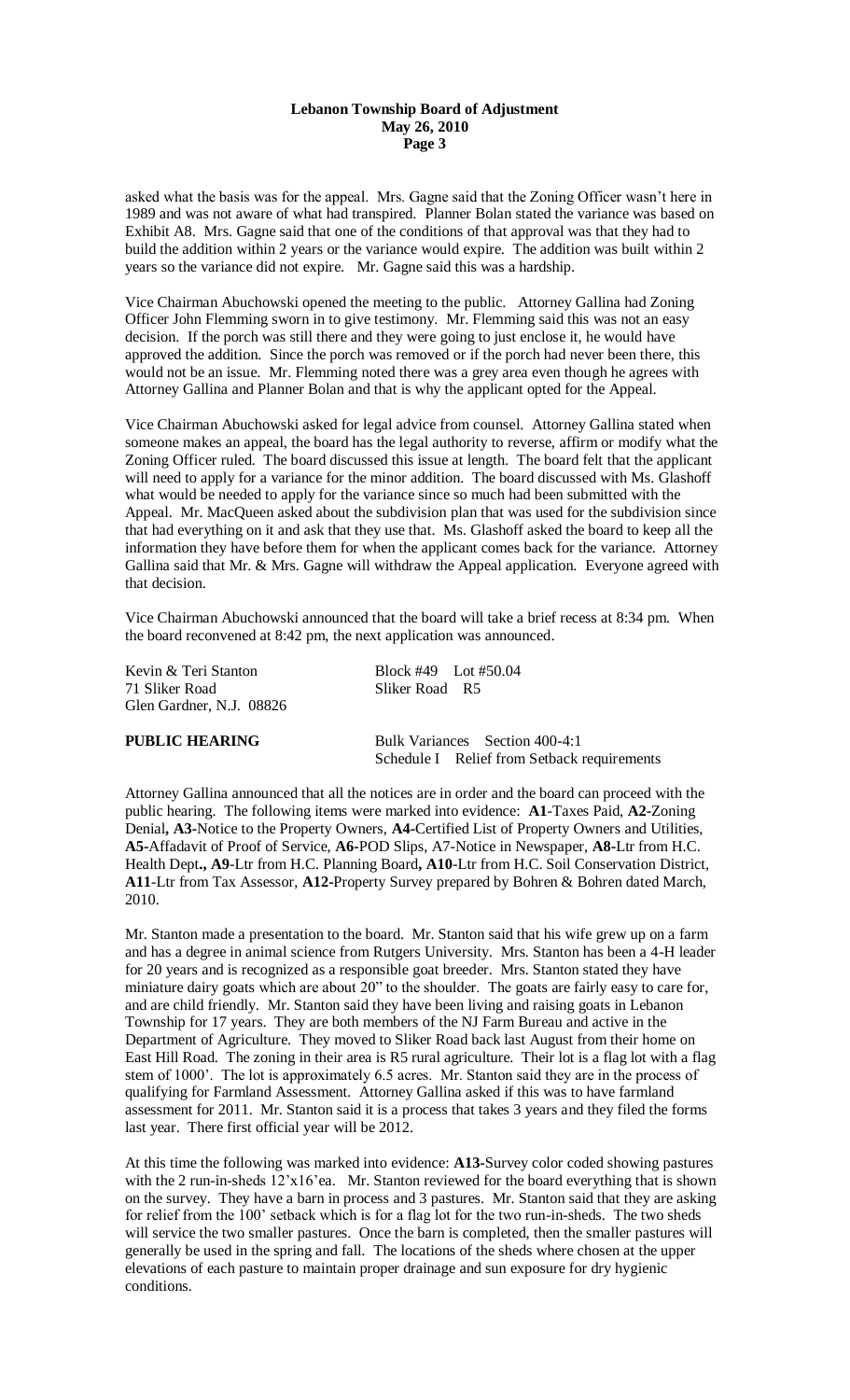The openings of the run-in sheds will generally face the away from neighboring residences. Attorney Gallina asked for the distances from the residences. The distance from the north shed to the Feo residence is 270' and distance from both sheds to the Wright residence is 450'. Mr. Stanton said that the other residences are out of view. Mr. Stanton continued to review the layout of his property along with the photos. The following was marked into evidence: **A14**-8 photos depicting the location of the 2 run-in sheds.

Vice Chairman Abuchowski asked if the board had questions of the witness. Mr. Eberle asked about having the one shed over by the barn. Mr. Stanton said there is a stream and the land is partially wooded. Mr. Perry asked how many animals the applicant will have. Mrs. Stanton said they have at present 23 babies and 20 adult mini-goats. Mr. Machauer asked if these sheds are permanent or temporary. Mr. Stanton said the sheds are on skids and are not considered permanent. The size of the sheds are 192 square feet each. Mr. Maurizio asked once all the babies are grown how many adults will there be. Mrs. Stanton said between 20-30 adults for the majority of the year. Mr. Kozlowski asked about the milking. Mrs. Stanton said that the bulk of their operation will be conducted in the barn. Mr. Stanton said this is not a bulk operation with the milk, there won't be a milk truck coming to the property for pickup. Mr. MacQueen asked about the barn. Mr. Stanton said it had been a garage and it has been modified and enlarged. Vice Chairman Abuchowski asked where they lived in the Township before moving over on to Sliker Road. They lived 3 doors down from the Woodglen General Store, also asked the size of the mini goats. Mrs. Stanton said about 20" at the shoulder when grown and they weigh about 50 lbs as adults. Their babies weigh in at about 2 lbs each. Mr. Eberle asked if they are noisy animals? Mrs. Stanton said there are not as noisy as sheep. At the conclusion of the board questions, Vice Chairman Abuchowski opened the meeting to the public for questions.

Mr. Wright an adjourning property owner had questions. Mr. Wright asked how many animals will be kept on the property. Mrs. Stanton said 20-30 adults. Mr. Wright asked about the turkeys and wanted to know how many turkeys and if they would be breeding them. Mrs. Stanton said 2 turkeys and they were not going to breed them. Mr. Wright asked if the applicant had animals on their other property. Mrs. Stanton said yes. Mr. Wright asked what other species of animals do they plan on having. Mrs. Stanton said just the goats. Mr. Wright asked if they were going to sell any other goat related products. Mrs. Stanton said they do not plan to sell goat products from the property. They do have a few stores in the area that would like to sell their products. Mr. Wright was concerned that the applicant could sell products from the property and generate a lot of traffic. Mrs. Stanton said they are private people and don't have a lot of people visit. They are very much involved with the 4-H goat club and do have some children visit up to 3 times a year for 4-H meetings.

Mr. Orloski also an adjourning property owner had questions. Mr. Orloski referred to the survey asking instead of requesting a variance which is why we have laws in this area, why not split up one of the places on a flat area and put the sheds there. Mrs. Stanton said that they need to rotate the animals for health and cleanliness reasons. One reason for having the sheds in those locations is to have the baby goats close by. Mrs. Stanton said they want to use open areas so they don't have to take down trees. Mr. Orloski said that the applicant had taken out a lot of trees. Mrs. Stanton said they wanted to open up another pasture behind the barn. Mr. Orloski asked how much sunlight do the goats need. Mrs. Stanton said the sunlight is to keep the area dry and clean. Mr. Osloski asked if they could move the shed and put some fill in to raise the shed and then to keep drainage away put in a French drain or swirl. Mr. Stanton said to move the shed and turn it around would cause a high traffic and messy situation. Mrs. Stanton said that she holds 3 meetings per year for her 4-H children. There are 30 children in the club, but not all of them attend a meeting at the same time. Mr. Orloski said there would be around 45 cars in and out of the driveway for each meeting. Attorney Gallina asked how this is relevant to the variance application. No response from Mr. Orloski. Mr. Orloski said he has issue with the traffic, noise, sheds and smell. Mr. Orloski asked if the applicant gets a variance for sheep what happens if they want to have pigs. Attorney Gallina noted that Lebanon Township has a right to farm ordinance. People who come here know it is a farming community and will experience the sites, sounds and smells of farms. These structures are for farm animals. Vice Chairman Abuchowski said once the applicant has farm assessment this is forever. Mrs. Stanton said they will get farm assessment. They have already applied and have with them this evening a copy of their farm assessment form and a letter from the Tax Assessor which states that they qualify for farm assessment. At the conclusion of Mr. Orloski's questions, Vice Chairman Abuchowski if there were any additional questions from the public.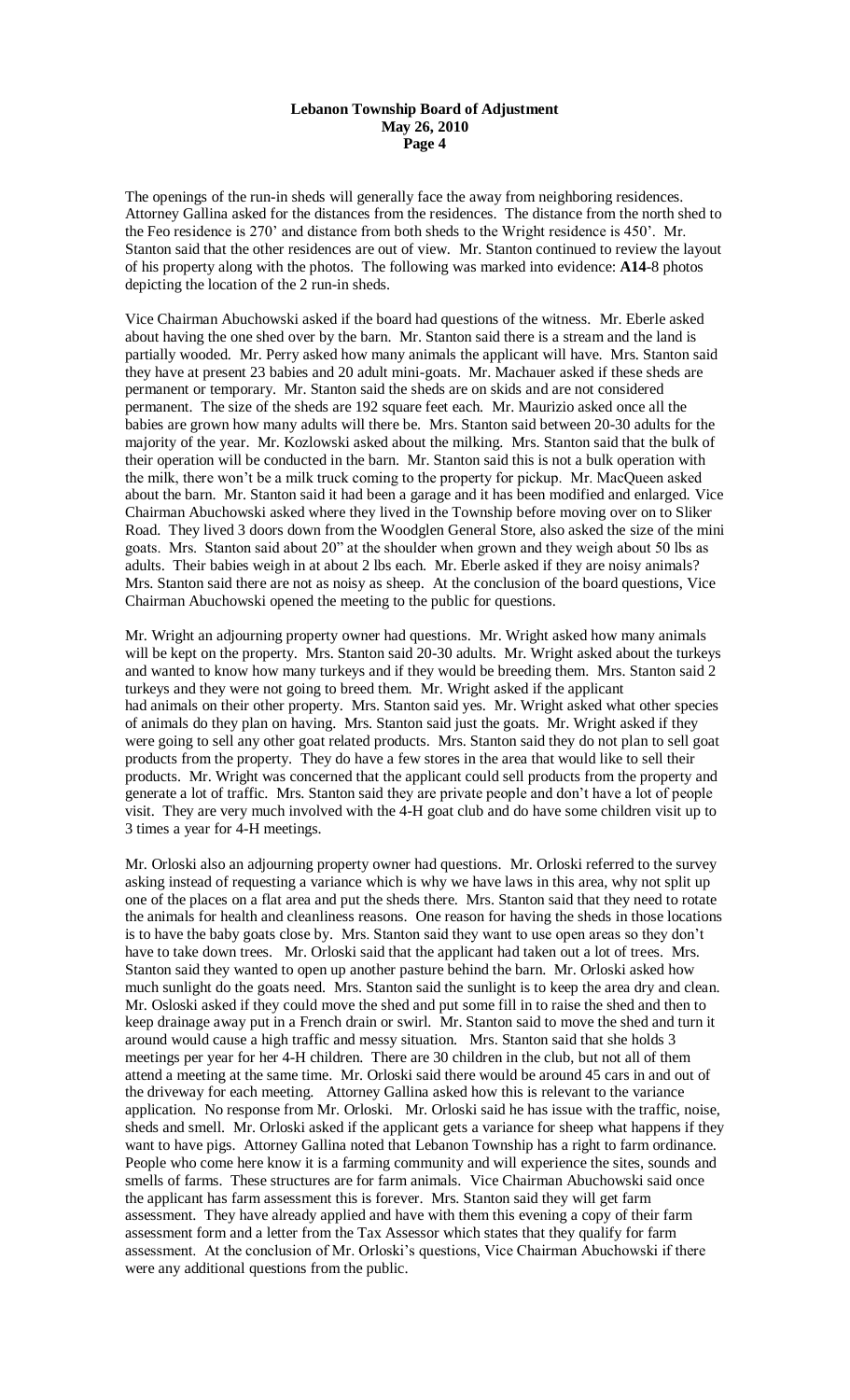At this time, the board had additional questions of the applicants. Vice Chairman Abuchowski asked the applicants how long they live on East Hill Road before moving over to Sliker Road. Mrs. Stanton said they lived on East Hill Road for 18 years. They did not have farm assessment because the property was too small to qualify. They raised goats there for the 18 years. Vice Chairman Abuchowski asked for additional questions from the board. There were none. Vice Chairman Abuchowski opened the hearing to the public for statements and comments at this time.

Mr. Donovan Wright was sworn in to give testimony. Mr. Wright said he is not a newcomer to the Township and understands that this is a farming community and has many good friends that are farmers. Mr. Wright said that the applicant's property has been in farm assessment for 25 years. The original owners had farm assessment with a forestry plan and the second owner had farm assessment with a forestry plan. Mr. Wright said in his opinion there is a difference between farming and with farmland assessment it is a hobby and a means of a tax break. Mr. Wright said we all have different hobbies. It is still somewhat of a hobby when it is done this way. A hobby should have rules and be regulated by the Township. In this situation it is a perfect example of where someone can engage in their hobby but do it in a way that conforms to all the existing codes and regulations. Mr. Wright said that this property already has 3 structures. One of them already looks like it infringes outside of the setbacks. It was probably put there illegally by a prior owner. Mr. Wright said he is the kind of neighbor that minds his own business and leaves people alone. Mr. Wright said he assumed the barn which is very large was done with permits. There is ample room for all the goats. There are also two other sheds on the property and now they are looking to have two additional sheds which will encroach on his property. Mr. Wright said what upsets him is the placement of the structures. Mr. Wright went on to say that this property is not suitable for farm assessment. It doesn't have a level area; there is not any good pasture land. Also, he does not see a need for additional structures and does not want any structures within the setbacks because he does not want anything to encroach on his property and interfere with his ability to quietly enjoy his property. At the conclusion of the public portion, Vice Chairman Abuchowski announced that the public portion of the hearing is now closed.

Vice Chairman Abuchowski asked the applicant to give their summation. At the conclusion of the applicant's summation, the board went into deliberations. Motion by Mr. MacQueen and seconded by Mr. Kozlowski to grant the bulk variances for 2 sheds that are shown on the survey with the following conditions:

- a. The applicant shall obtain approvals from outside agencies having jurisdiction.
- b. Obtain all necessary permits within 18 months of the date of the Resolution.
- c. The applicant was advised pursuant to Section 45-20 of the ordinance, if an extension of time is needed, the request must be made in writing prior to the expiration of the 18 months.

| <b>ROLL CALL</b> | <b>Yes:</b> Mr. Machauer | Mr. Abuchowski | <b>Absent:</b> Mr. Terzuolo |
|------------------|--------------------------|----------------|-----------------------------|
|                  | Mr. Maurizio             | Mr. Mr. Perry  | Mr. Nagie                   |
|                  | Mr. Kozlowski            | Mr. Eberle     |                             |
|                  | Mr. MacQueen             |                |                             |

### **Attorney Gallina will prepare the Resolution to be on the next agenda of June 23, 2010.**

#### **PRESENTATION OF BILLS:**

| a. John Gallina, Esq. | $$230.00 - Attend Meeting 4/28/2010$            |
|-----------------------|-------------------------------------------------|
|                       | $$201.25 - Escrow$ (Gagne)                      |
| b. Bayer/Risse Engrs. | \$ 239.00 - Attend Mtgs $3/24/2010 \& 4/8/2010$ |
|                       | $$1,195.00 - Escrow$ (Edwards)                  |
|                       | $$239.00 - Escrow (Transfer)$                   |
|                       | $$179.25 - Escrow$ (Giordano)                   |
| c. Court Stenographer | \$ $200.00 -$ Attend Meeting $5/26/2010$        |
|                       | Total: \$2,483.50                               |

Ms. Glashoff noted that there was an addendum to the bills totaling **\$3,571.85**. The grand total for the bills comes to **\$6,855.35.**